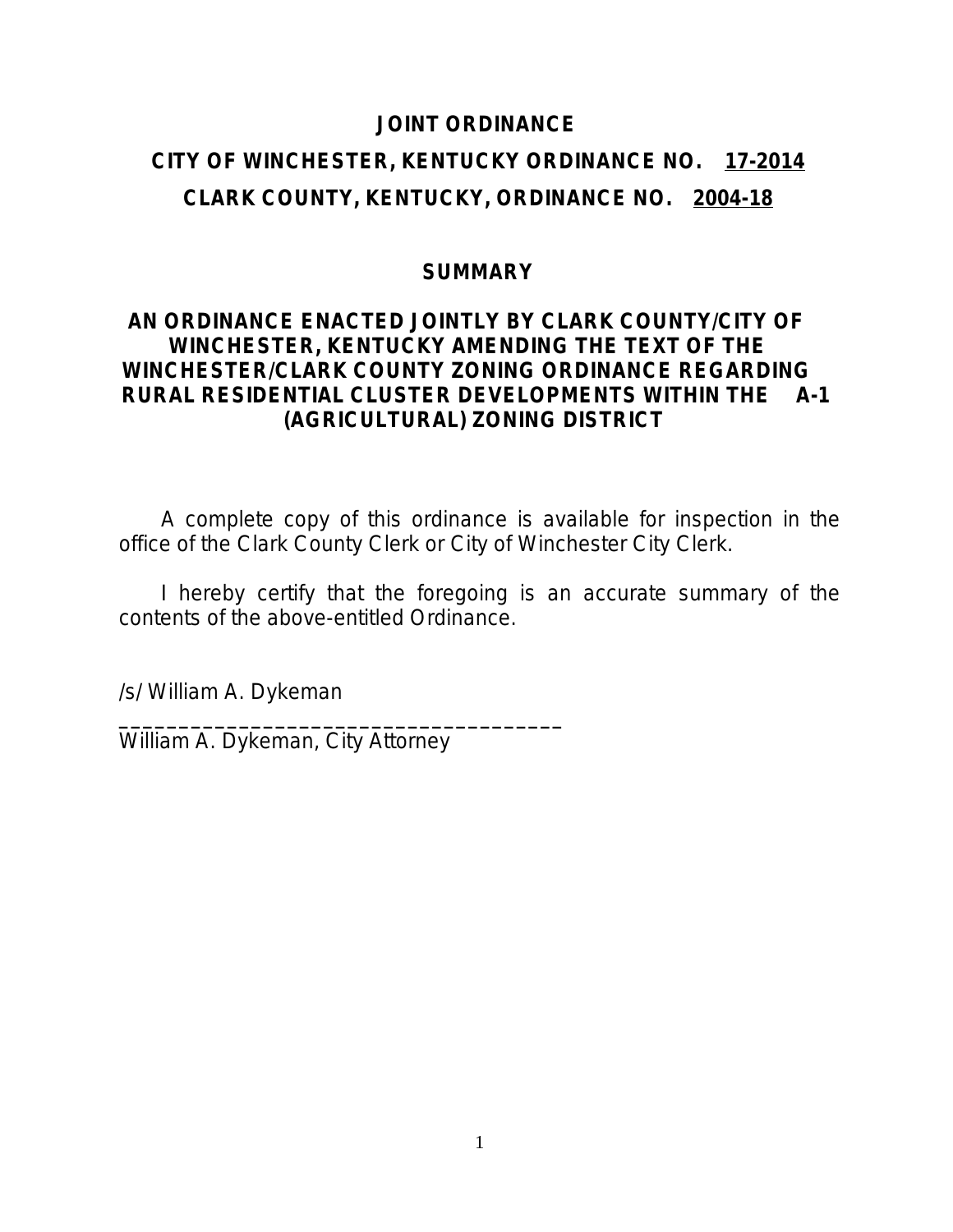#### **JOINT ORDINANCE**

## **CITY OF WINCHESTER, KENTUCKY ORDINANCE NO. 17-2014 CLARK COUNTY, KENTUCKY, ORDINANCE NO. 2014-18**

#### **AN ORDINANCE ENACTED JOINTLY BY CLARK COUNTY/CITY OF WINCHESTER, KENTUCKY AMENDING THE TEXT OF THE WINCHESTER/CLARK COUNTY ZONING ORDINANCE REGARDING RURAL RESIDENTIAL CLUSTER DEVELOPMENTS WITHIN THE A-1 (AGRICULTURAL) ZONING DISTRICT**

**WHEREAS,** the City of Winchester and Clark County, Kentucky, have been engaged in a joint planning effort to provide for the orderly development of the city and county and are the governing bodies for said zoning requirements, and

**WHEREAS,** providing for such development requires the adoption of various types of land use regulations, and

**WHEREAS,** it is desirable to revise the existing text of the Zoning Ordinance to make changes, modifications and revisions to the restrictions, requirements and limitations as it relates to rural residential cluster developments within the A-1 (Agricultural) Zoning District; and

# **NOW, THEREFORE, BE IT ORDAINED BY THE FISCAL COURT OF CLARK COUNTY, KENTUCKY, AND THE BOARD OF COMMISSIONERS OF THE CITY OF WINCHESTER, KENTUCKY:**

**SECTION ONE.** That Clark County, Kentucky and the Board of Commissioners have determined that the Winchester/Clark County Zoning Ordinance sets and determines minimum conditions and requirements including but not limited to those found in the TABLE OF CONTENTS, ARTICLE 6, §6.141; ARTICLE 8, §8.7; and ARTICLE 12, which sections need to be changed, revised and modified.

#### **TABLE OF CONTENTS: ARTICLE 8. GENERAL DEVELOPMENT REGULATIONS**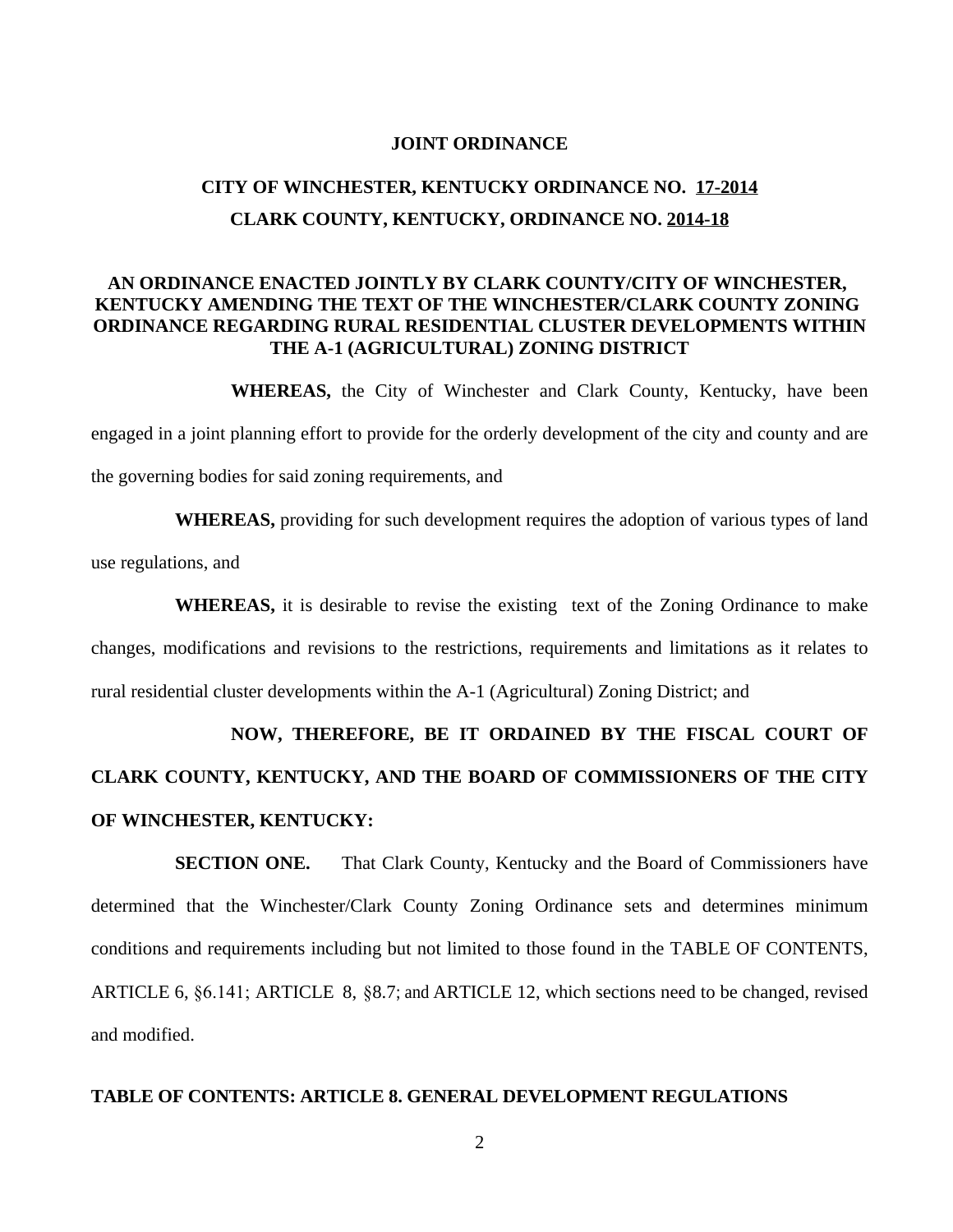#### 8.7 Reserved Rural Residential Cluster Development Regulations

#### **ARTICLE 6. ZONING DISTRICTS**

#### **6.141 Reserved Planned Development Project for a Rural Residential Cluster Development** as regulated by Article 8, Section 8.7.

(Ord. No. 30-83, § 1, 1-11-84; Ord. No. 3-99, § 1, 3-16-99)

#### **ARTICLE 8. GENERAL DEVELOPMENT REGULATIONS 8.7 Reserved Rural Residential Cluster Development Regulations**

8.71- The applicant must utilize the planned development application process, including a proposeddevelopment plan for a rural residential cluster development. The approval process will include a public hearing as required for a zone change.

**8.72** The applicant must formally request a public hearing as required by KRS 100 by filing the appropriate application, three (3) copies of the proposed cluster development plan and paying the appropriate fees.

8.73 The development -plan -procedures -outlined -in-section -8.6 shall -be -followed. In addition, the plan must disclose the following: lot coverage; height of buildings; maximum building height; construction type; deed restrictions; contiguous properties with road frontages for each property; and crossing points on the access road, if reserved by owner of set-aside.

**8.74** The following minimum acreage and road frontage requirements shall apply:

- 1. Cluster development shall contain not less than sixty (60) acres in addition to the acreage contained in the cluster envelope.
- 2. For-each-house-in-the-cluster-development-(excluding -bonus-sites), there must be at leastone hundred twenty-five (125) feet of frontage on a road publicly maintained at the time of the adoption of this ordinance.
- 3. Exception to road frontage requirement: Cluster developments are permitted on farms with less than one hundred twenty-five (125) feet of public road frontage provided the following conditions are met:
	- A. At the date of the adoption of this ordinance, insufficient road frontage existed to comply with the following road frontage requirements;
	- B. All other cluster requirements are fully met; and
	- C. Owner shall have purchased or contracted to purchase sufficient development rights to meet the road frontage requirements.
- 4. The area of the cluster envelope shall not exceed an average of one and one half (1.5) acres per house site, but there shall be no minimum lot size.

#### **8.75 Set-aside Requirements**

1. The owner shall be required to reserve or grant a conservation easement to or for the benefit of the planning commission barring further development or subdivision of the set-aside for a period of not less than twenty-five (25) years, after which the status of the land may be reviewed as a part of the comprehensive planning process and a change in the classification of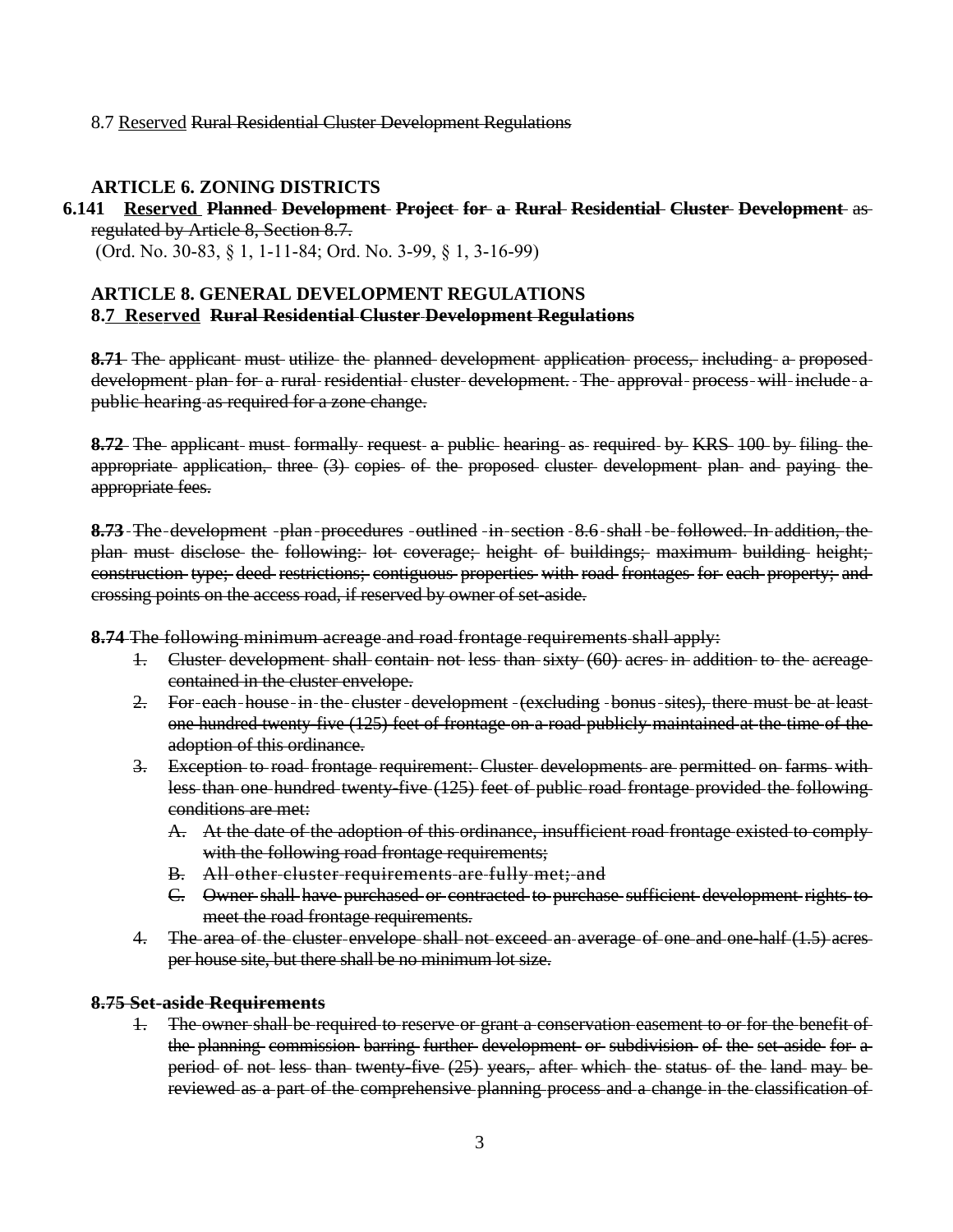the property may be recommended if in agreement with the goals and objectives of the plan.

- 2. The set-aside shall contain not less than ten (10) acres per house site, including bonus sites.
- 3. Nothing herein shall be construed to limit the agricultural activities or practices which may be conducted on the set-aside; provided, however, that the owner of the set-aside may voluntarily enter into private covenants running with the land agreeing not to engage in certain agriculturalactivities or practices.

#### **8.76 Location of Cluster Development**

- 1. The set-aside must completely surround the cluster envelope.
- 2. There must be a minimum distance of one hundred twenty-five (125) feet between all points of the cluster envelope and the property line.
- 3. All points of the cluster envelope must be set back from the public road a minimum of five hundred (500) feet; provided, however, that the planning commission - shall have discretion -to-grant -exceptions to the minimum setback if the board finds that the viewshedis protected by topography, mature woodlands, or other natural features.

#### **8.**77 **Number of House Sites Permitted**

setback.

- 1. A maximum of twelve (12) house sites are permitted unless additional sites are permitted pursuant to the following provisions.
- 2. The number of house sites permitted may be increased by fifty (50) per cent up to a maximum of six (6) additional house sites by the use of transferred development rights (TDRs).
- 3. A maximum of four  $(4)$  additional  $\degree$  s bmay bei permitted intime discretion of the s planning commission, for such features as underground utilities, creative or innovative design of the cluster or of the roads, or other creative or innovative design features.
- 4. Two (2) additional house sites shall be allowed for each additional two hundred fifty (250) feet the cluster envelope is set back from the public road over and above the 500-foot minimum
- 5. If there is an existing or proposed house site on the parent tract the number of permitted house sites in the cluster shall be reduced by two (2).

#### **8.78 Requirements Relating to Physical Improvements, Landscaping and Buffering**

- 1. The minimum right-of-way for the access road shall be thirty (30) feet; and the minimum pavement width shall be twenty (20) feet.
- 2. Unless dedicated and accepted for maintenance by the county, roads shall be maintained by the owner of the parent tract or by a homeowners association as required by the deed restrictions.
- 3. The access road shall be of traditional road contours with minimum site disturbance, and shall have an entrance engineered for compliance with storm water runoff requirements and design standards.
- 4. Signs identifying the cluster shall not exceed thirty-two (32) square feet including the printed matter and any supporting or decorative features.
- 5. Each cluster development shall be permitted only a single access point to the existing publicroad.
- 6. Only one cluster development may be served by a single access road.
- 7. The maximum cul-de-sac length of five hundred (500) feet as provided in the Subdivision Regulations, Article VII, 710 B8 shall not apply to cluster developments.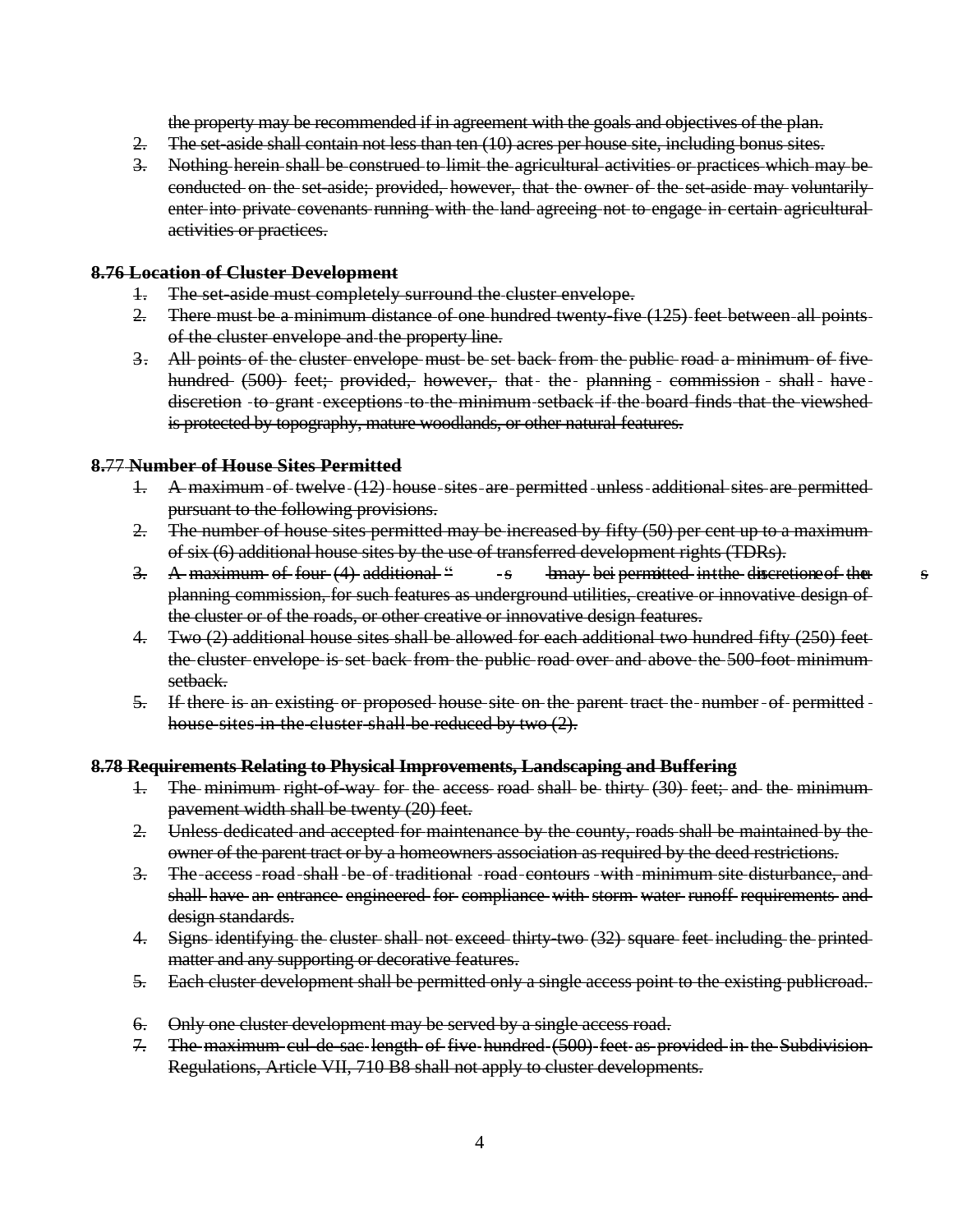- 8. The cluster envelope must be completely fenced off from the parent  $-$  tract  $-$  by  $a$  fence  $$ having - the - following - minimum - requirements: 9 gauge wire twelve-inch stays, six-inchline posts set twelve (12) feet on center. The installation and maintenance of the fence shall be the responsibility of the owner of the set-aside unless otherwise provided in the deed restrictions.
- 9. Landscaping and/or buffering shall be required. The design must provide for maximum preservation - of existing topography. If located in the set-aside, the owner of the set-aside shall be responsible for its maintenance.
- 10. All physical improvements, including fencing, utilities, landscaping and roadways shall be installed or a surety bond posted for the completion of the improvements prior to approval of the final plat.

#### **8.79 Access Roads**

Even-though-a-cluster-development-access-road-may-hereafter-be-dedicated - and-accepted - formaintenance - by the county - or other - governmental agency, frontage on such road shall not be considered public road frontage under section 6.1 of Article 6 so as to entitle the owner to develop or subdivide the property fronting on such access road.

#### **ARTICLE 12. DEFINITIONS**

**Cluster Development**: A type of design in an agricultural zone which allows a specific area to be utilized for the grouping of lots for residential development, while dedicating a specific area to remain undeveloped and used for farm land and/or open space. The cluster development includes the cluster envelope and the set-aside.

(Ord. No. 3-99, § 7, 3-16-99)

**Cluster Envelope**: The land area in a cluster development devoted to residential development, including residential lots, road rights-of-way, and other land devoted to uses or facilities necessary to support the residential development, excluding, however, right-of-way of the access road from the public road to the point where actual residential development begins. (Ord. No. 3-99, § 7, 3-16-99)

**Set-Aside:** The land area surrounding the cluster envelope which is dedicated to use as farm land and/or open space. That portion of the access road from the public road to the point where residential development actually begins shall not be considered to be a portion of the set-aside. (Ord. No. 3-99, § 7, 3-16-99)

**SECTION TWO.** The Revised Winchester/Clark County Zoning Ordinance shall remain in full force and effect as modified herein until such time as it is changed, modified, altered and/or amended by further Joint Ordinance of the City of Winchester and the Clark County Fiscal Court.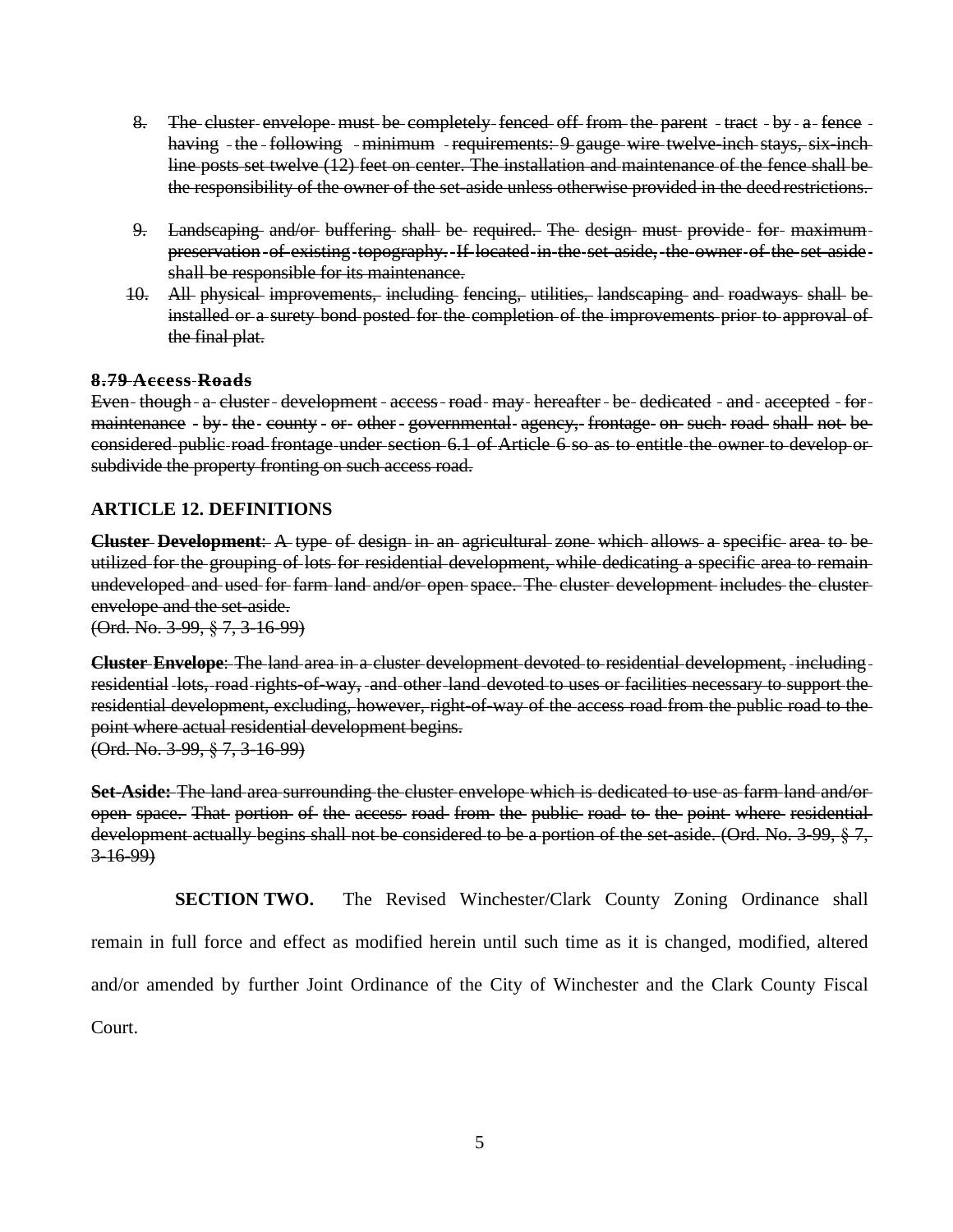**SECTION THREE.** That this ordinance shall take effect and be in force from and after its date of passage, approval and publication as required by law.

**SECTION FOUR.** Except as modified herein, all the other Articles, Sections, terms, requirements and conditions set forth in the Winchester/Clark County Zoning Ordinance shall remain in full force and effect as written.

**Introduced** for first reading at a meeting of the Board of Commissioners of the City of Winchester, Kentucky, held on *December 2, 2014* and finally adopted after second reading at a meeting of said Board held on *December 16, 2014*. Publication Date: **December 24, 2014**

**\_\_\_\_\_\_\_\_\_\_\_\_\_\_\_\_\_\_\_\_\_\_\_\_\_\_\_\_\_\_\_\_\_\_\_\_\_\_\_\_**

**/s/ Edallen York Burtner**

**Edallen York Burtner, Mayor**

**ATTEST:**

**/s/ Marilyn Rowe**

**Marilyn Rowe, City Clerk**

**\_\_\_\_\_\_\_\_\_\_\_\_\_\_\_\_\_\_\_\_\_\_\_\_\_\_\_\_\_\_\_\_\_\_\_\_\_\_**

REVIEWED BY: William A. Dykeman City Attorney's Office 31 W. Hickman Street P.O. Box 910 Winchester, KY 40392-0910 Telephone: 859.745.1700